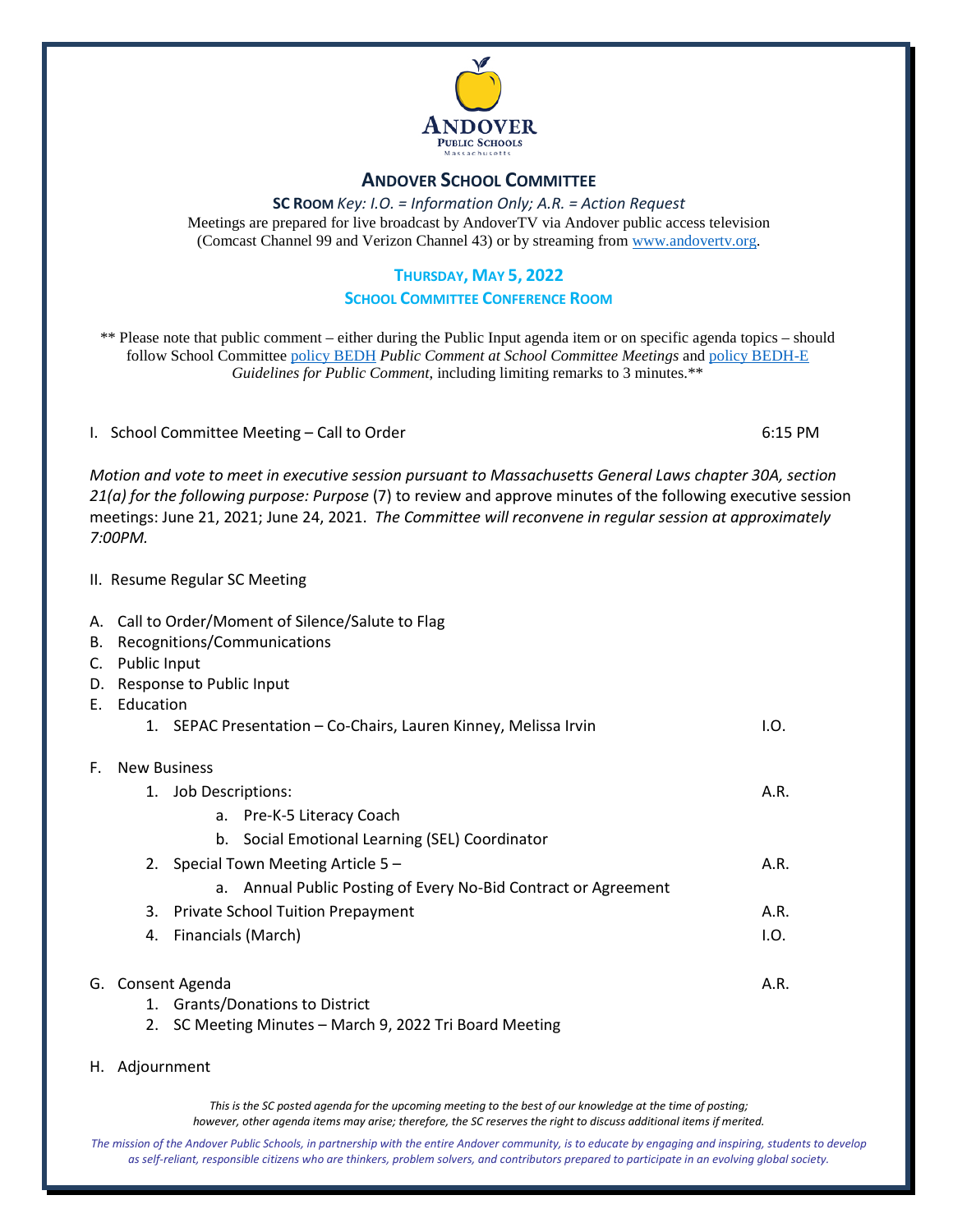# **Andover Public Schools Andover, Massachusetts**

## **Pre-K-5 Literacy Coach**

# **General Description**:

Under the direction of the Assistant Superintendent and the Executive Director of Elementary Instructional Operations, the Pre-K-5 Literacy Coach will improve student achievement and learning in literacy instruction by providing support and leadership to staff in their classroom practices in elementary literacy instruction, curriculum, and assessment.

Specific responsibilities include:

## **Responsibilities:**

- Provides support and assistance to all classroom teachers in the full implementation of best practices in ELA/literacy and the district's approach to literacy instruction through data analysis/interpretation.
- Engages teachers in the analysis of data from a variety of sources to inform and improve literacy instruction.
- Participates in collaborative grade level meetings to assist in the analysis and utilization of assessment data to improve the focus of instructional planning and student achievement.
- Research, provide information, and guidance regarding a range of effective and innovative literacy practices through various activities such as: individual discussions (informal and formal), coaching sessions, demonstration lessons with pre- and postdiscussion/analysis, study groups, staff meetings, and professional development programs.
- Assists in the development of the district/school professional development plans, including delivering and facilitating literacy workshops, programs, and job-embedded activities.
- Assists in ordering literacy materials for teacher and student use.
- Prepares lesson plans, in collaboration with teachers, related to literacy at the elementary level for the purposes of differentiating instruction and adhering to developed district curriculum maps.
- Work collaboratively and participate in district-wide professional learning discussions/activities with the Pre-K Literacy Program Coordinator, Pre-K-5 and secondary literacy coaches, and other curriculum leaders.
- Participates in the review and revision of the district's literacy curriculum.
- Meets regularly with building principal to review benchmarks and established data points to assess student progress towards established instructional goals.
- Conducts demonstration lessons to ensure that all teachers have been trained to an advanced level of delivery and are using instructional materials as designed.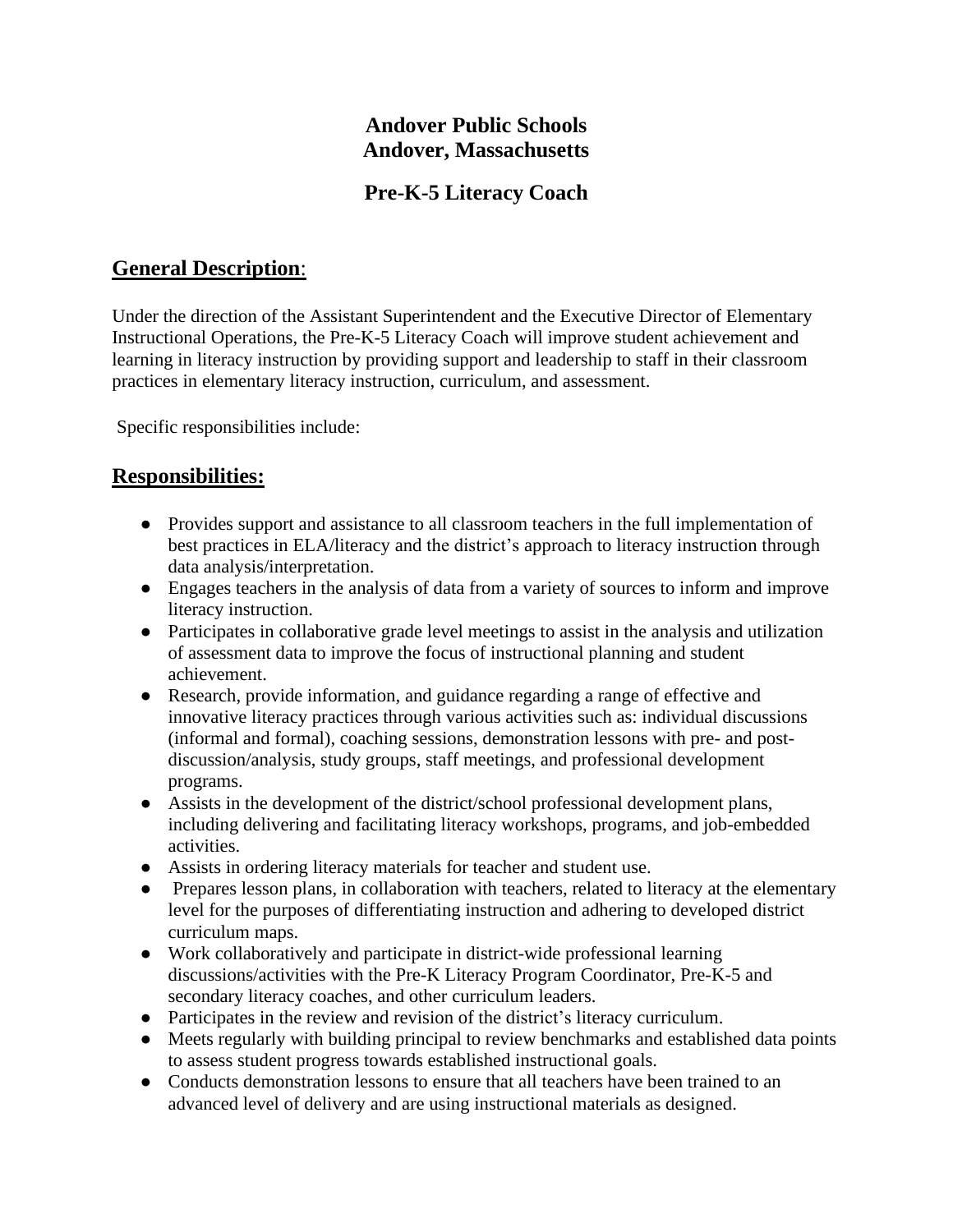- Provides on-site staff development to ensure that teachers are knowledgeable about literacy program components and understand the instructional design of how the program meets the standards (alignment).
- Assists teachers in building an interactive classroom and assures that recommendations for improvement are implemented.
- Serves as a resource in identifying appropriate instructional strategies and interventions to improve achievement for all students.
- Assists teachers in preparation of pacing for instruction.
- Performs additional responsibilities as deemed appropriate by school and district supervisors such as supporting the coordination of elementary literacy information ot curriculum nights.

# **Qualifications:**

- Elementary literacy certification preferred
- Three or more years of successful classroom teaching experience
- Deep knowledge of current state ELA and literacy standards, curriculum, and frameworks
- Well versed in content and pedagogical knowledge of elementary literacy
- Experience differentiating literacy instruction
- Demonstrated ability to work collaboratively and effectively with teachers
- Experience providing professional development to elementary teachers
- Experience communicating with parents/guardians about how children learn literacy
- Experience with standards-based assessment and effective use of student data
	- o Ability to analyze data and a familiarity with spreadsheets
	- o Administer, score and interpret diagnostic instruments
	- o Ability to co-plan and co-teach lessons with classroom teachers consistent with district-wide initiatives

## **Supplemental Information:**

Andover Public Schools (APS) seeks candidates who embody our ethos, which includes valuing the identities of all students, high expectations for all students, teaching excellence, collaboration, innovation, respect, and responsibility.

APS is committed to hiring and supporting a racially and ethnically diverse faculty and staff. Racially and ethnically diverse teachers produce a myriad of positive outcomes for all students, especially the most historically marginalized students.

## **Performs all other related duties as assigned.**

**Evaluated by**: Executive Director for Elementary Instructional Operations

FTE: 1.0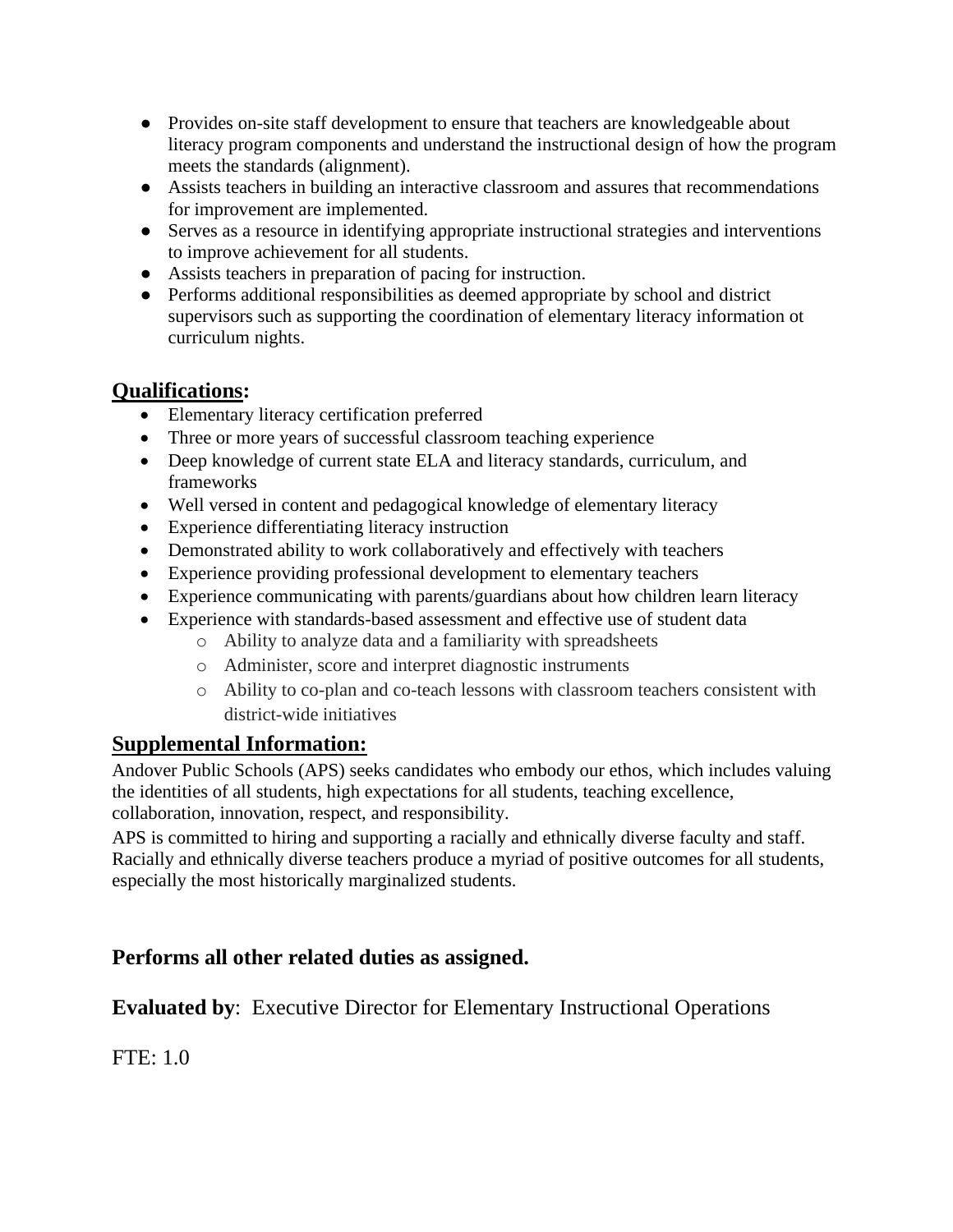*Andover is an Equal Opportunity/Affirmative Action Employer*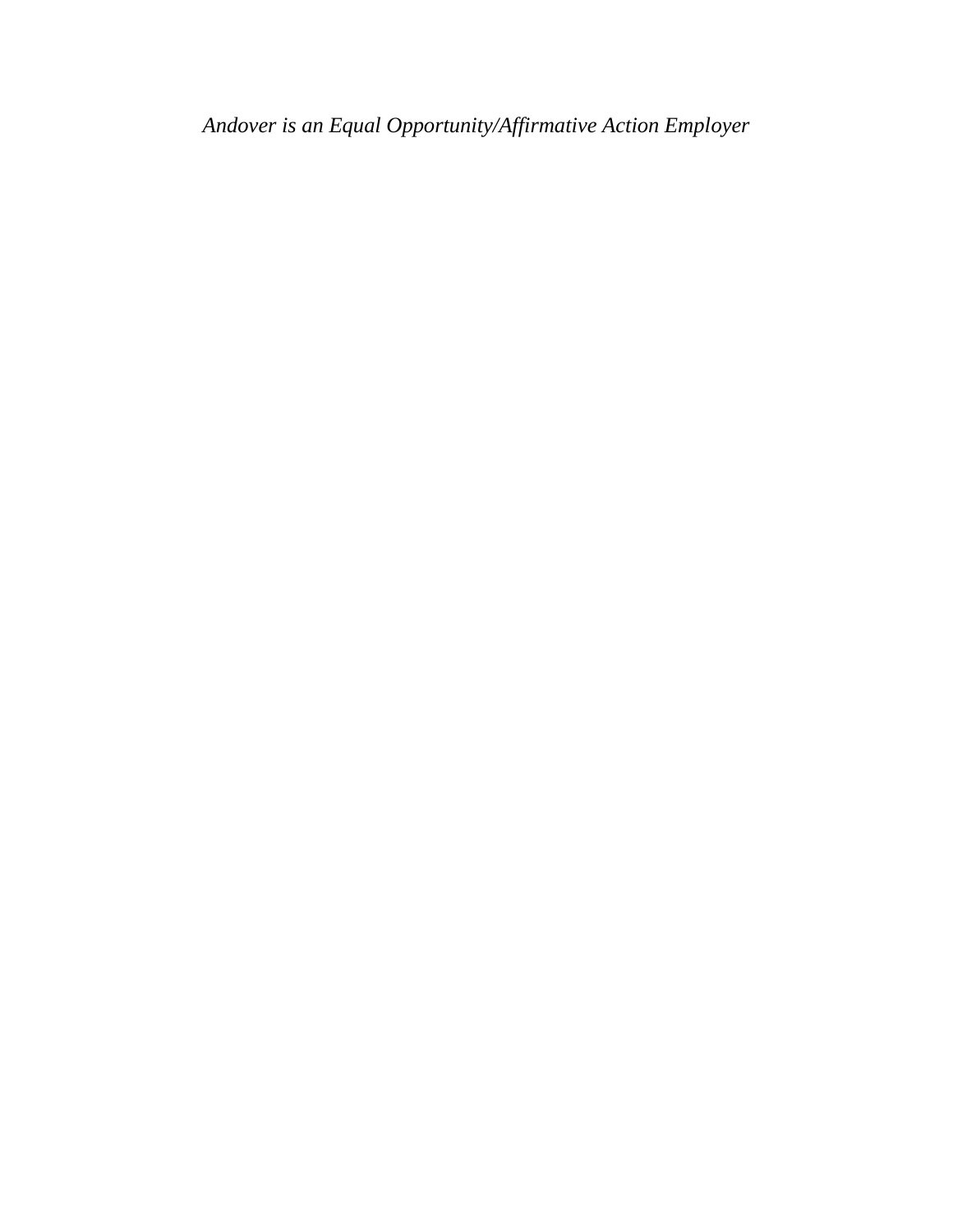# **Andover Public Schools Andover, Massachusetts**

## **Social Emotional Learning (SEL) Coordinator**

**The Social Emotional Learning (SEL) Coordinator** for the Andover Public School District will support district-wide community wellness among students, staff, and families. The Coordinator will work in collaboration with the Assistant Superintendent and Executive Director for Student Services to ensure that district multi-year SEL plans are implemented equitably and with fidelity, in support of students' social, emotional, and behavioral health and safety; supports creating the conditions for all students in Andover Public Schools to thrive.

#### **REPORTING STRUCTURE:**

The Coordinator of SEL reports to the Superintendent and works in cooperation with the Assistant Superintendent, Executive Director of Student Services, and building-based Administrators. The Coordinator may supervise and evaluate staff in assigned areas.

#### **QUALIFICATIONS:**

- Master's degree from an accredited college or university, in a related field, required.
- Ability to communicate clearly and effectively, both orally and in writing, to children and adults.
- Substantive work history in areas of SEL, mental health, counseling, or social work alongside PK-12 education, with an understanding and knowledge of curriculum, instruction, and assessment.
- Proven track record of implementing and/or evaluating programs across a school district, and being capable of motivating and managing educators, support staff, coaches, and students.
- Exceptional organizational, communication, and interpersonal skills; and strong knowledge base in Social and Emotional Learning strategies, and best practices.
- Such alternatives to the above qualifications as the Superintendent or Assistant Superintendent may find appropriate and in conformity with state certification requirements.

## **DUTIES:**

- Co-design and contribute liberally to district-wide SEL initiative planning and execution.
- Implements social emotional curriculum and programs, for assisting faculty in embedding SEL practices into daily classroom instruction and routines, developing Tier II and Tier III SEL interventions, developing programs for coaches and athletes, and measuring the efficacy of all HPS SEL programs.
- Ensures that members of the school district receive differentiated professional learning necessary to perform their individual educational duties, ranging from supporting students' resilience in the classroom to responding to students impacted by trauma, poverty or mental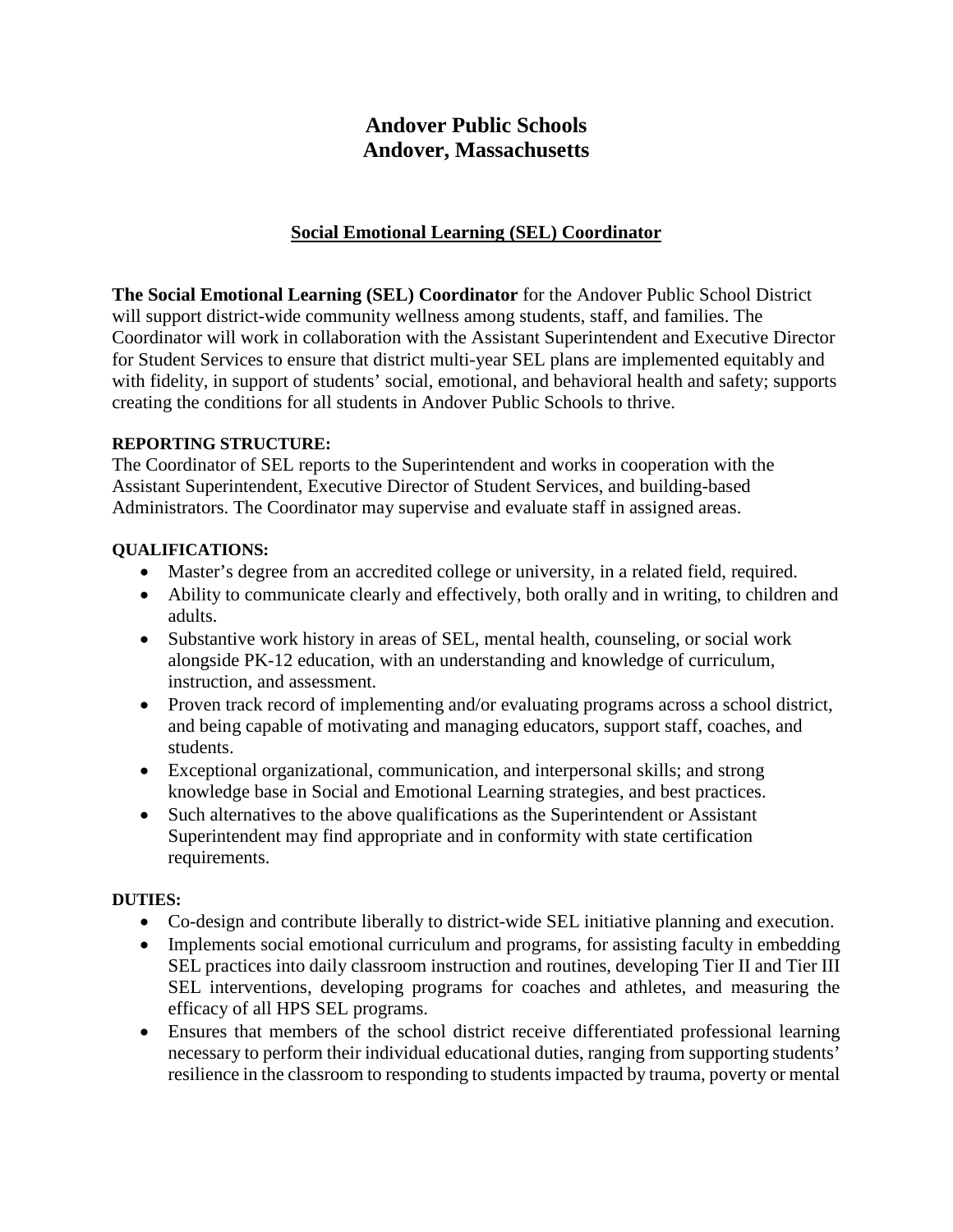health issues. The SEL Coordinator will oversee extant district programs such as Bridge for Resilient Youth in Transition (BRYT) programs district wide.

- Supports district leaders, school leaders, educators, support staff, and coaches in providing the highest possible level of education and service pursuant to the district's plan.
- Collaborates with the Executive Director of Student Services in refining tiered mental health interventions and ensuring the implementation goals of the District's Multi-Tiered System of Support (MTSS).
- Establishes relationships with families and offers programs that educate all families as well as those with greater levels of need.
- Other duties, as required.

## **PHYSICAL WORKING CONDITIONS:**

Work is primarily sedentary, performed in an office and/or classroom setting, and may involve student interaction. The work requires frequent in-district travel between schools, and occasional travel to Town offices.

Licensed as an Adjustment Counselor, LICSW or LMHC, and licensed or eligible for licensure as a Coordinator/Supervisor by the Massachusetts Department of Elementary and Secondary Education.

#### **SUPPLEMENTAL INFORMATION:**

Andover Public Schools (APS) seeks candidates who embody our ethos, which includes valuing the identities of all students, high expectations for all students, teaching excellence, collaboration, innovation, respect, and responsibility.

APS is committed to hiring and supporting a racially and ethnically diverse faculty and staff.

## **Performs all other related duties as assigned.**

**Evaluated by**: Superintendent of Schools or his/her designee.

*Andover is an Equal Opportunity/Affirmative Action Employer*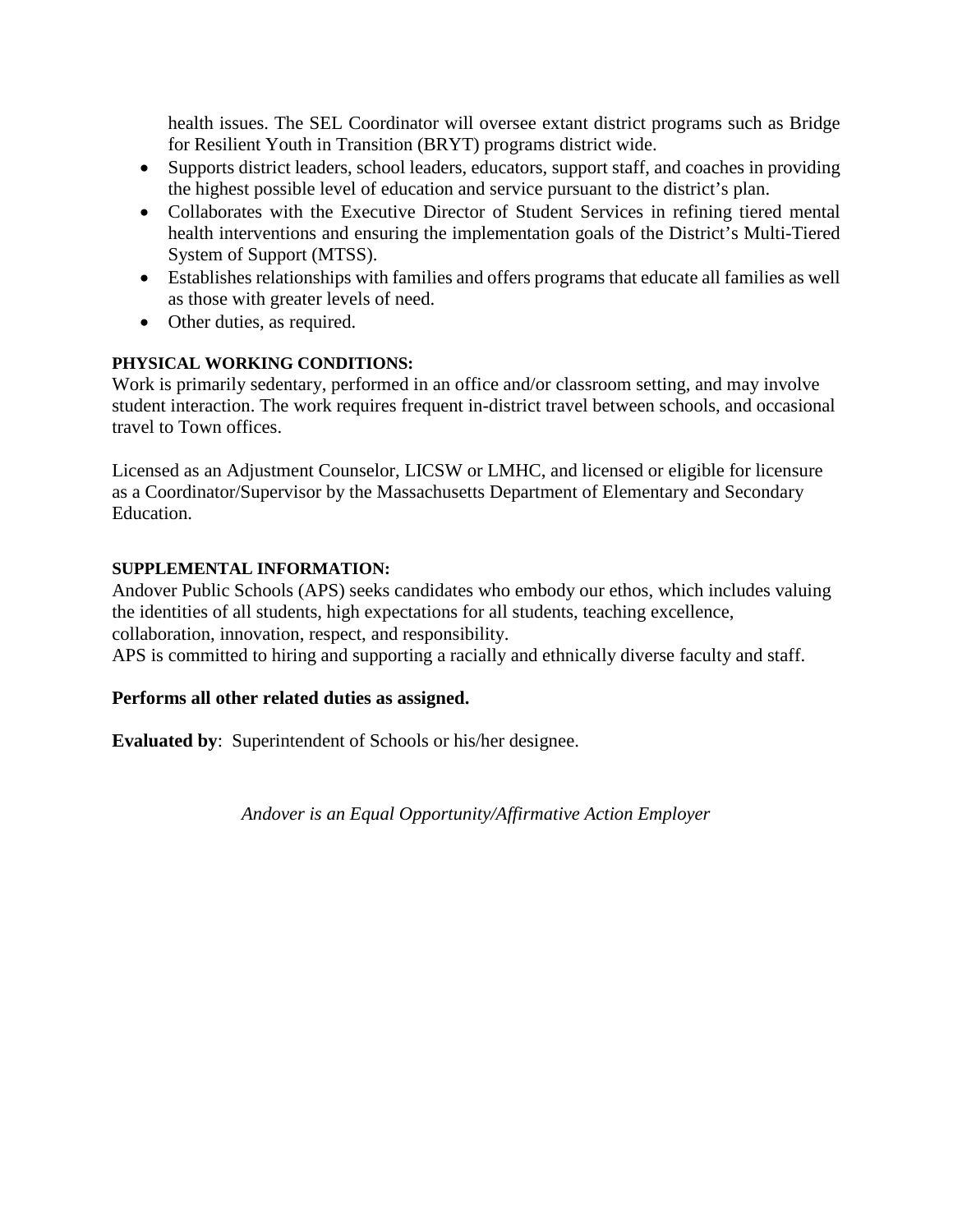## FY22 ANDOVER PUBLIC SCHOOLS

## GRANTS & CONTRIBUTIONS

| <b>SCHOOL</b>           | <b>FUND USE</b>                              | <b>DONOR</b>                     | <b>AMOUNT</b> |
|-------------------------|----------------------------------------------|----------------------------------|---------------|
| Andover High School     | Robotics Club FTC<br>qualifier expenses      | <b>First Technical Challenge</b> | \$2,898.00    |
| Wood Hill Middle School | <b>Supplies for Community</b><br>Art Project | The Andona Society               | \$1,500.00    |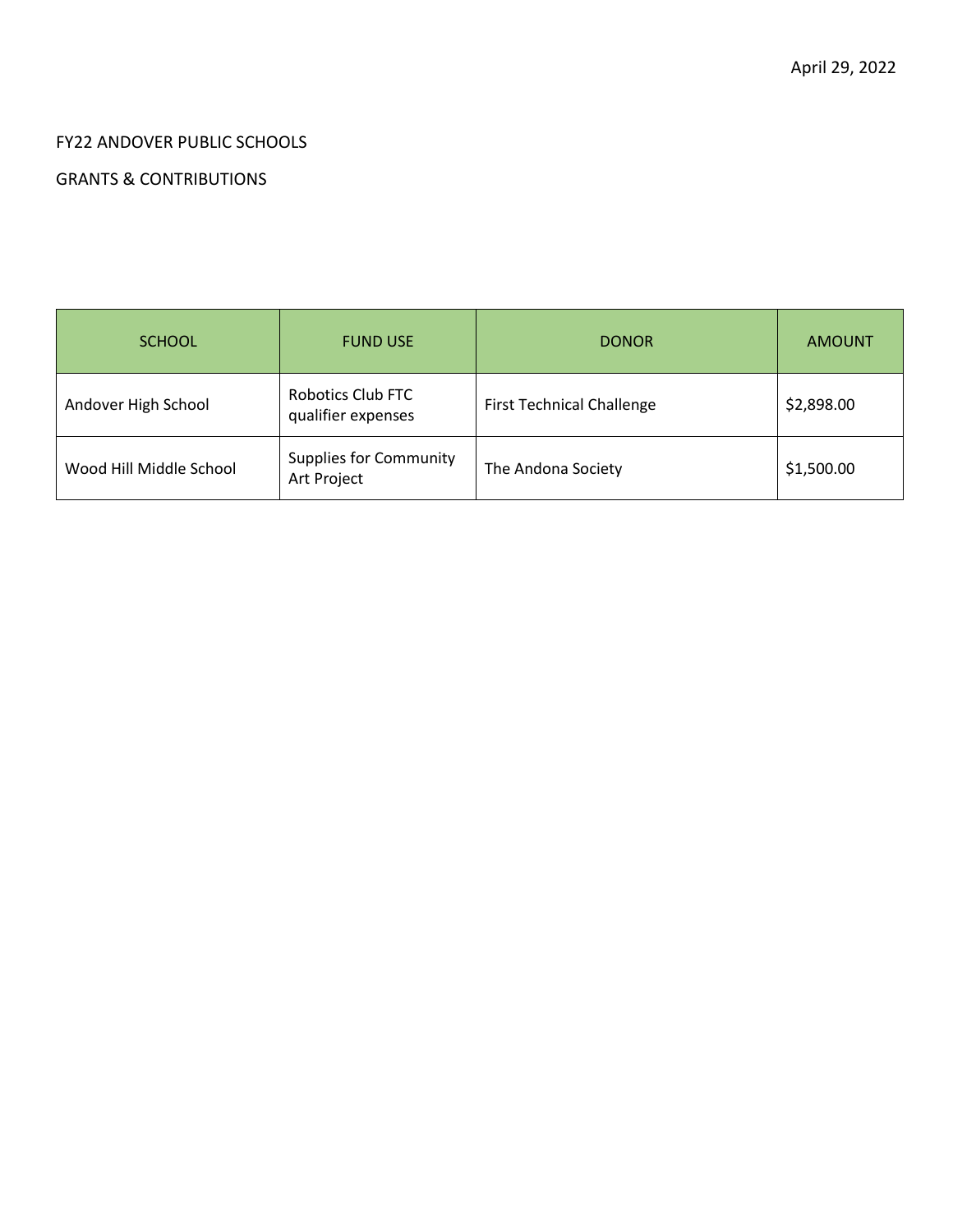## <span id="page-7-0"></span>**TriBoard Meeting Select Board - Finance Committee – School Committee** Wednesday, March 9 2022 7:00 PM Memorial Hall, Memorial Hall Library 2 North Main Street, Andover, MA 01810

#### I. **Call to Order**

Chairman Huntress called the Triboard Meeting to order at 7:02 PM in the Memorial Hall in Memorial Hall Library. Present from the Select Board: Annie Gilbert, Alex Vispoli, Dick Howe.

Others in Attendance: Town Manager Andrew Flanagan, Deputy Town Manager Mike Lindstrom, Asst. Town Manager Patrick Lawlor, and Director of Finance Donna Walsh.

School Committee Chair Susan McCready called the School Committee to order. Members present: Vice Chair Lauren Conoscenti, Shannon Scully, Tracey Spruce. Also present Dr. Magda Parvey.

Finance Committee Chair John Barry called the Finance Committee to order. Members present: Vice Chair K. O'Handley-Y, Paula Colby-Clements, Yican Cao, Ken Russo, Paul Russo, Mary Ellen Logee, Paul McKay.

#### **II. [School Committee Budget Presentation](#page-7-0) (click to see presentation)**

Dr. Magda Parvey, Superintendent and School Committee Chair, Susan McCready presented the Andover Public Schools FY-2023 School Budget.

Susan McCready reported on the APS Budget presentations that have been given from December thru this evening and on the many activities that Dr. Parvey has overseen and attended this year. Dr. Parvey is honored to be here and to present her budget this evening.

| Preliminary FY 2023 Base Budget Recommendation |              |                                     |  |  |  |  |
|------------------------------------------------|--------------|-------------------------------------|--|--|--|--|
| Personnel                                      | \$77,899,943 |                                     |  |  |  |  |
| <b>General Expenses</b>                        | \$18,100,948 |                                     |  |  |  |  |
| Total                                          |              | $$96,000891$ (an increase of 3.68%) |  |  |  |  |

On February 3, the School Committee approved the following budget

| General Expenses                  | \$18,100,948   |
|-----------------------------------|----------------|
| Debt Service/IT Offset to Town    | (\$54,000)     |
| Town HR Expense                   | $($ \$ 20,000) |
| General Expense Total             | \$17,226,948   |
| Total FY 2023 Preliminary Budget. | \$95,126,891*  |

\*FY-23 Base for FY-24 budget is maintained at \$96,000,891 (FY-23 at 3.68% increase). \$854,000 includes \$604,000 for items that do not realistically fit within the CIP and \$250,000 for device leases that are typically paid through CIP (IT-2) to the school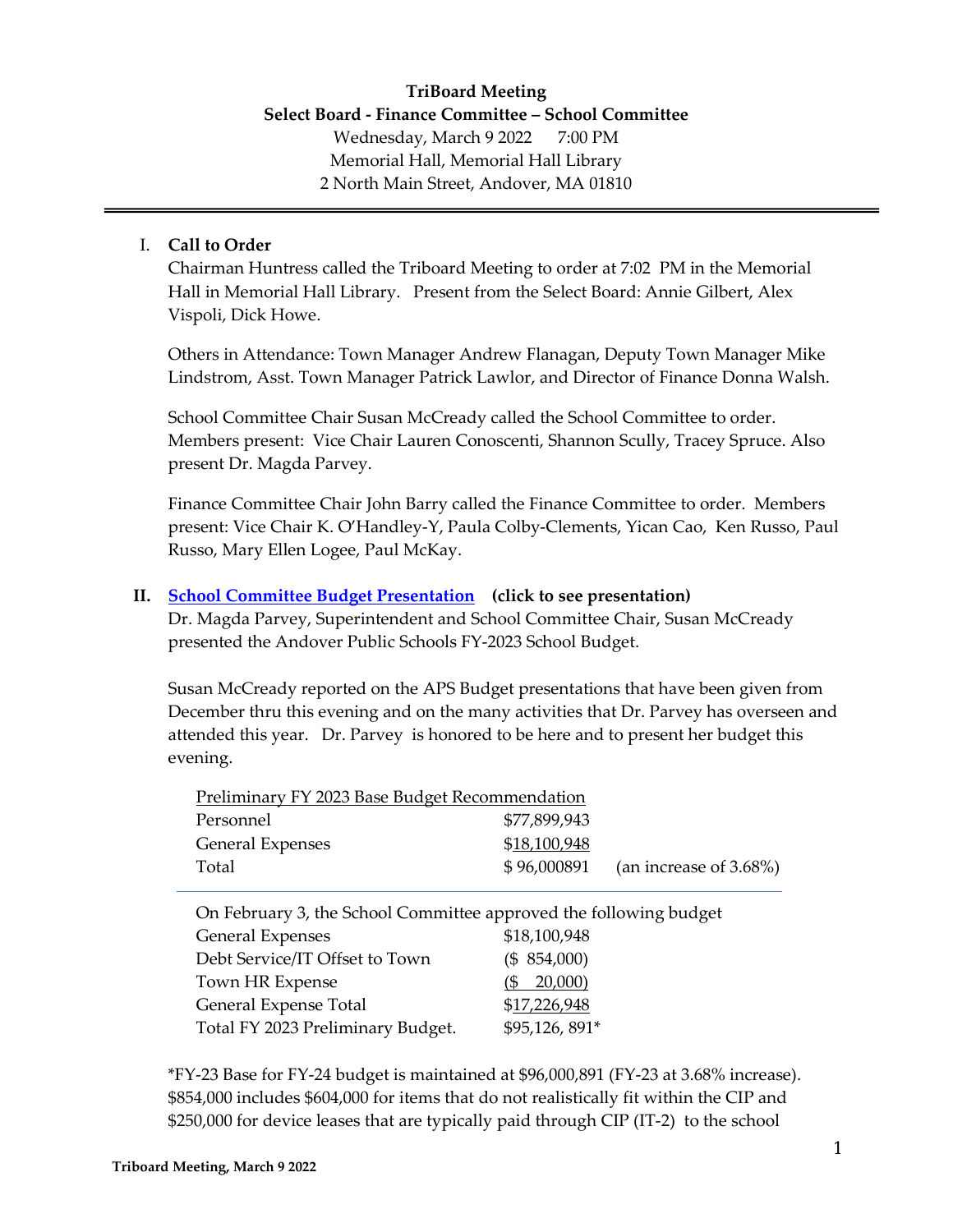operating budget and to provide a test fleet to support MCAS and school-based assessments at AHS..

\$20,000 is a one-time transfer from the School HR budget to the Town HR budget to cover expenses as a result of the January 2022 Town & School HR functions split.

The attached presentation contains the major initiatives for FY-23 and beyond that includes expanding coaching and instructional support for math K-8; to begin the curriculum development process across grades and content areas; implement a new middle school schedule to enable increased core academic time and additional focus on social-emotional learning, and expanding supports for students with emotional behavioral needs.

It also includes improvements to the back-office effectiveness and efficiency through the implementation of electronic requisitions and purchase orders, hiring of a Business Manager (school accountant plus additional responsibilities, transportation support), and a Business Office Generalist.

Staffing recommendations to strategically allocate staff and maximize efficiencies to address the learning gap created by the pandemic, provide targeted support to schools/departments based on identified needs, provide structures to promote continuous professional learning and curriculum development and to support social emotional learning for students.

State Aid is budgeted at \$12,002,131 a rate of \$30 per student. Out-of- District Tuition Expenses of \$5,081,613 is budgeted for FY-23 compared to \$6,783,286 for FY-22. Chapter 70 State Aid for Education has not changed much due to Andover's tax base and enrollment.

The budget stays below the Town Manager's recommendation of a 3.75% increase, meets all obligations, provides for personnel salary increases, meets all educational and curricular requests presented by Principals, Department Heads, and Assistant Superintendents. It includes budget increases for student activities, including requests from athletics and fine arts to assume expenses traditionally carried by parent/booster organization.

The budget invests resources in efficiencies for the Business Office, continues to move fullday kindergarten expenses into the operating budget, reduces student fees (bus and middle school extra curriculars), provides increased investment in instructional technology including student devices. The budget accelerates some facility projects that do not realistically fit into within the CIP and leverages ESSER and other grants for student supports in targeted areas. Out-of-District Tuition Expenses show a significant decrease this year.

Capital Projects (SCH-5)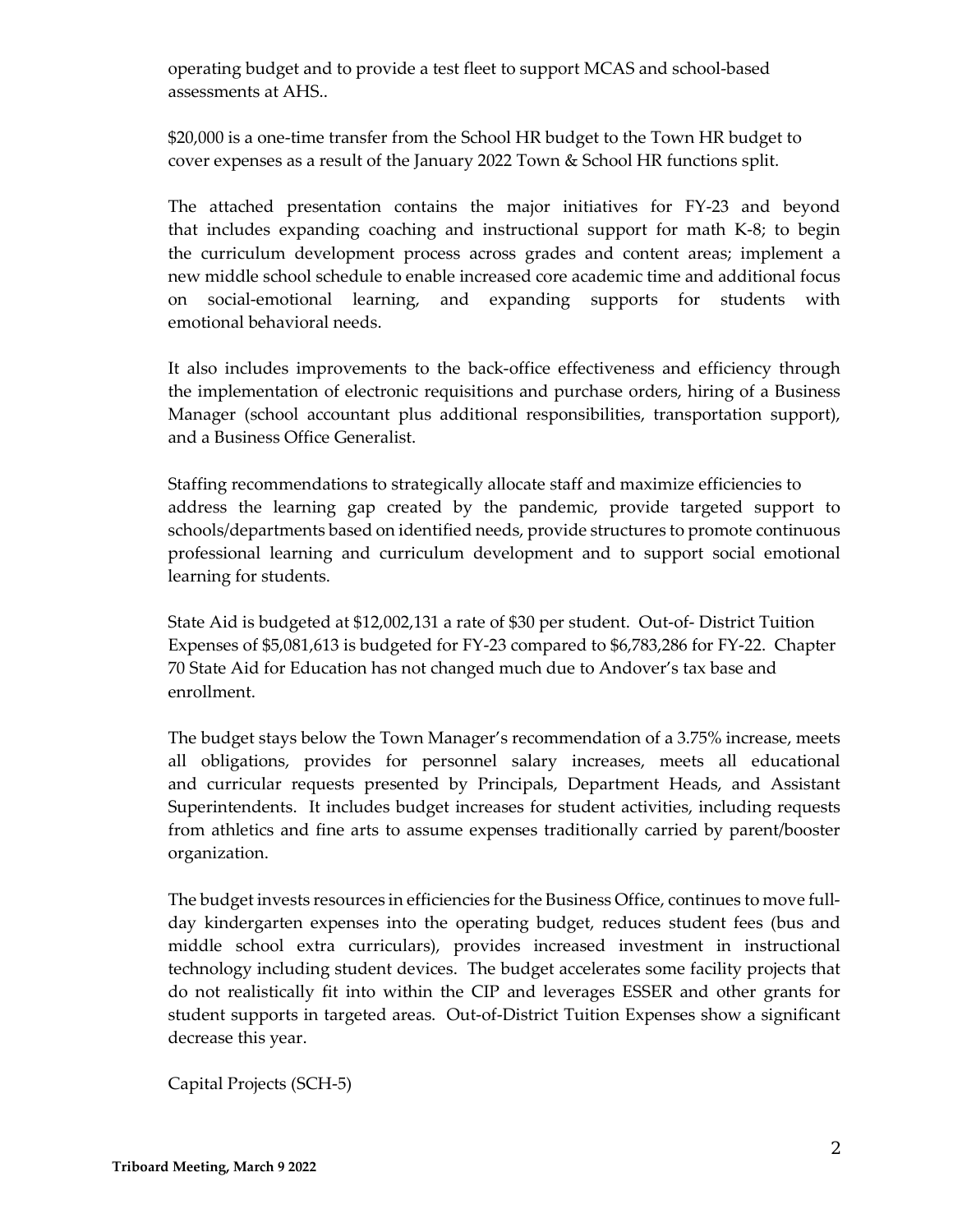The new West Elementary School will be coming on line in 2024 and Shawsheen Preschool in 2025. In 2016, an Andover Facilities Study Committee was formed. This Committee submitted Statements of Interest (SOI) to the MSBA each year; once again, we have been notified that they will not be accepting an AHS Renovation Project into their program.

Operating budget expense of \$604,000 (ongoing for term of borrow) for: Doherty Middle School Improvements and AHS Renovations. The plan is to use \$604,000 towards debt service to cover \$8M for the Facilities Dept and items identified as major projects for DMS to keep that school usable and functionable.

#### Student Device Leasing

Operating Budget expense of \$250,000 ongoing (moving out of CIP and into the school operating budget) and enables us to create a testing fleet to support MCAS testing.

Town Human Resource expense transfer effective January 1, 2022 for Town and School Human Resource Functions.

The budget was presented to the Finance Committee on February 9<sup>th</sup>. The Public Hearing will be held on March 17, 2022 at 7:00 PM. The Preliminary APS Budget Book will be available the end of March.

#### Questions:

ESSER Funds: Are we repurposing FTE's for that support or hiring support? Response: *We are hiring personnel.* Where does the funding for the support come from when grant monies run out? *It's about building our own capacity. This person will spend 2 years to build our program and we will build our own internal capacity to maintain that. As the grants start to end we can determine if we need this 'person' in our budget or we at a point where we can sustain ourselves.* 

Enrollment has declined and the School Department has done some restructuring similar to other districts. When enrollment comes back, will that restructuring built into this budget have us appropriately staged to meet the needs of students as the rebound in enrollment occurs? *Yes, based on our budgets, they will be looking at efficiencies and patterns in the numbers and looking at all of the positions and areas of support.* 

Obligations: Question on the transition cost of \$343,754 for the full-day kindergarten (which is now offered at no cost).

*In the summer of 2019, the School Committee came before the Select Board with a plan to eliminate Kindergarten tuition. At that time, the School Committee reduced the tuition every year for 4 years, by taking the funds in the revolving account and moving it into the operating budget. To eliminate tuition, they thought they would get a significant bump in Chapter 70 funding. However, the Student Opportunity Act went into effect that year and Andover became one of the 85% of districts whose funding went down to the minimum. Instead of using all of the remaining money in the revolving account to bring our tuition down to zero, we took a little out of the*